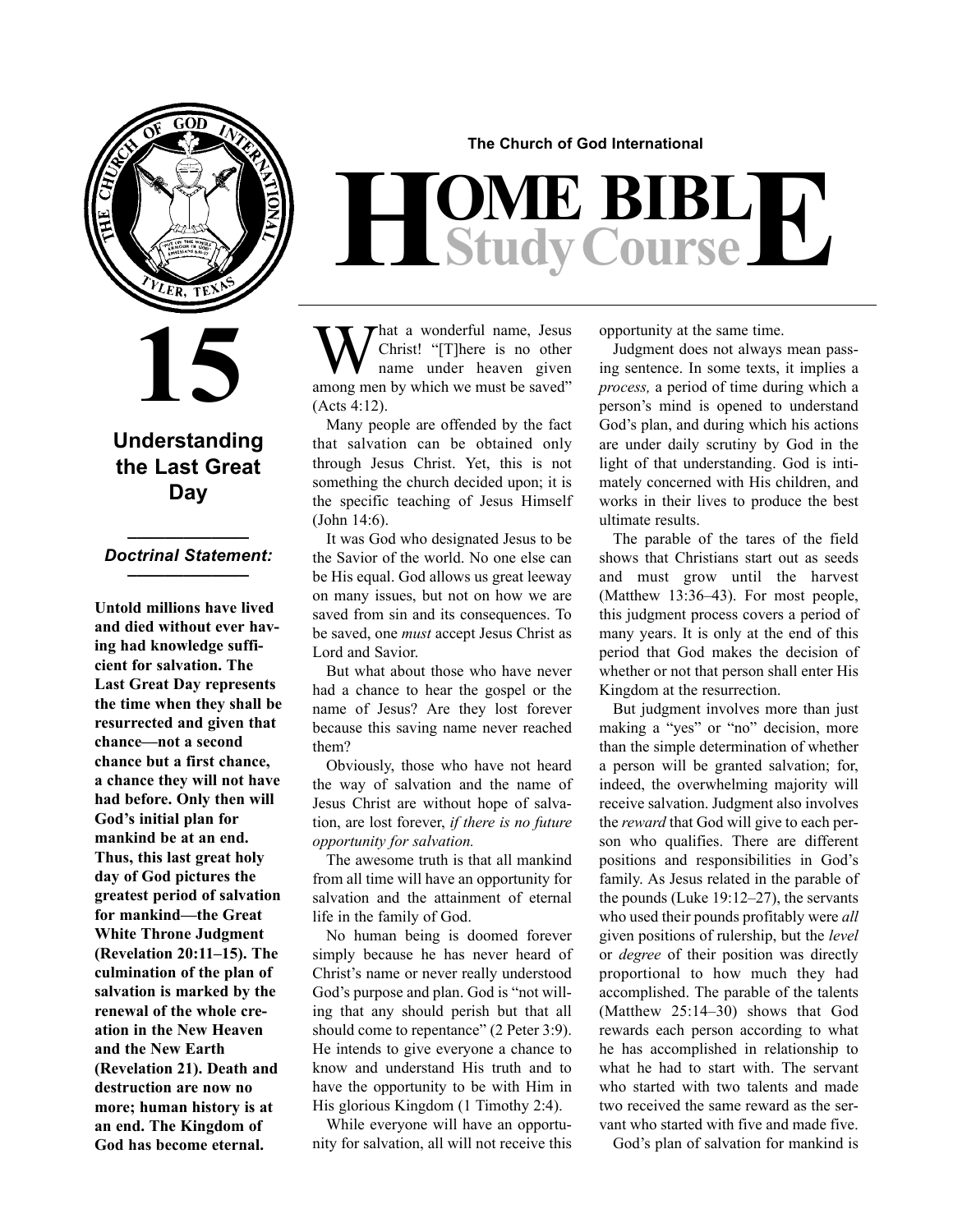pictured in His holy days.

God the Father is fair. Because He is fair, He planned for everyone who has ever lived to receive the very same opportunity for salvation many of us are receiving at this time. Just as the weekly cycle is not complete with out the seventh-day Sabbath, the plan of God is incomplete without the seventh annual holy day.

In this lesson, we will learn of God's perfect justice and mercy upon all of those who have *never yet* had an opportunity for salvation. We will learn that God's great mercy extends even beyond the Millennium. In order to understand the fulfillment of God's plan, we must understand the last of God's annual holy days, symbolizing the last great judgment day!

#### **The Final Holy Day**

Jesus made it clear to His disciples that they were to do the same things He did. "If you know these things," said Jesus, "blessed are you if you do them" (John 13:17).

In the New Testament we find Jesus setting the example for us of observing the Feast of Tabernacles (John 7:2,8–10).

The Feast of Tabernacles is a seven-day event, followed by an eighth day, the "great day of the feast," the last of the seven annual holy days that God ordained.

In the book of Leviticus we are told to observe the Feast of Tabernacles for seven days, and that it is a commanded assembly. On the first of the seven days no work is to be done (Leviticus 23:34–35). Carefully notice that, in verse 36, there is an *eighth day* of worship held immediately after the seventh day of the Feast of Tabernacles. God commands the people to observe this day also, and there is no work to be done on this eighth day (Leviticus 23:36). This eighth day is a festival all on its own and is distinct and separate from the Feast of Tabernacles. It is to be observed as an annual Sabbath (verse 39).

Because this eighth day came on the heels of the Feast of Tabernacles, people who came to keep the feast remained to keep the eighth day also, and it became associated with the feast.

In the New Testament it is called the "great day of the feast." It was on this day that "Jesus stood and cried out, saying, 'If anyone thirsts, let him come to Me and drink'" (John 7:37). There must be thirst if there is to be a desire to drink. If the condition is right, the desire will follow. This is the same truth Jesus expressed to the Samaritan woman (John 4:14). Jesus also taught that those who hunger and thirst for righteousness would be satisfied (Matthew 5:6).

Jesus was also speaking of the final resurrection in connection with the "Last Great Day." Compare John 11:23–26 with John 6:39,40,44.

Jesus used the term "living water" to indicate eternal life (John 4:10). Jesus' words, "Come unto me, and drink," alluded to the theme of many scriptures that speak about the Messiah's life providing blessings (Isaiah 12:2–3; 44:3–4; 58:11). By promising the Holy Spirit to all who believe, Jesus was claiming to be the Messiah, for that was something only the Messiah could do.

In the Old Testament, when God brought into existence the church in the wilderness, He established His holy days and festivals around the three seasons of the year (Exodus  $23:14-17$ ). In the "beginning of spring," "early summer," and the "beginning of autumn."

Passover and the Days of Unleavened Bread arrive in the beginning of spring. The Day of Pentecost occurs in early summer; then, at the beginning of autumn, the Day of Trumpets, the Day of Atonement, and the Feast of Tabernacles, followed immediately by the Last Great Day. All of God's holy days fall during these three annual seasons (Deuteronomy 16:16).

During Solomon's time the

Israelites were keeping the feast of the "eighth day" (1 Kings 8:66; 2 Chronicles 7:8–10).

King Solomon held a feast during the second week of the seventh month in celebration of the dedication of the new temple. Feasting and rejoicing were a part of this celebration for seven days (1 Kings 8:65; 2 Chronicles 7:9), until the end of the fourteenth day of the seventh month. During this time the Israelites observed the Day of Atonement on the tenth of the month. Then they celebrated the Feast of Tabernacles for seven days. Immediately after the Feast of Tabernacles they observed the last or "eighth day" (2 Chronicles 7:9). It was a solemn assembly held on the twenty-second day of the seventh month. After this eighth day the people went home (2 Chronicles 7:10).

As time passed the Israelites became very lax in keeping God's Sabbaths and His holy days. And, true to God's warning, they were taken into captivity as punishment for their disobedience.

Later, a few of these people were allowed to return to Palestine. Under Ezra and Nehemiah this remnant of the captivity again began to keep the Feast of Tabernacles (Nehemiah 8:14–18) and the "eighth day," called the "last day, that great day of the feast" in John 7:37.

Therefore, this day was kept according to the manner that was written in the book of the law, (Leviticus 23:36). Notice it is called a "solemn assembly," meaning a day of restraint or a "closing day," the final holy day.

#### **Review**

*1. We will be happy if we know and do the things Jesus did.*

*2. Jesus sets the example of observing God's holy days.*

*3. After the seven days of the Feast of Tabernacles there is an eighth day, which is a holy convocation and a solemn assembly.*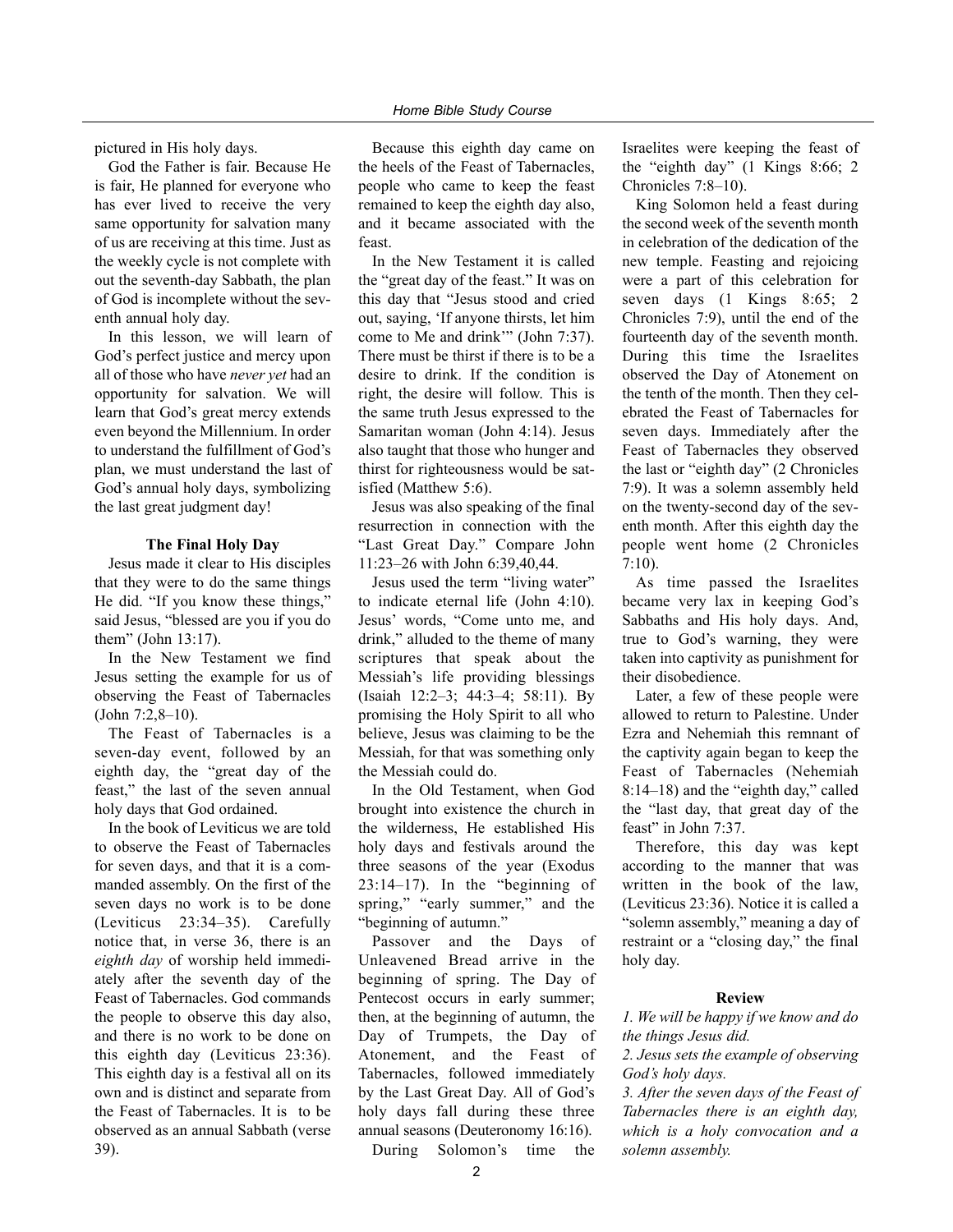*4. This eighth day is called the "great day of the feast" in the New Testament.*

*5. Those who hunger and thirst for righteousness will be filled.*

*6. Living water indicates eternal life. 7. The Last Great Day is the final holy day of the year.*

#### **Significance of the Last Great Day**

John, after mentioning the Second Coming of Christ (Revelation 19:11–16), writes about a mighty angel binding Satan and casting him into an abyss, where he will be unable to deceive the nations for one thousand years (Revelation 20:1–3).

The saints, who have been caught up to meet Christ at His return (I Thessalonians 4:13–17), will then be given charge of this earth. They will rule Planet Earth with Christ for one thousand years. This is also known as the Millennium. "And I saw thrones, and they sat on them, and judgment was committed to them. Then I saw the souls of those who had been beheaded for their witness to Jesus and for the word of God, who had not worshiped the beast or his image, and had not received his mark on their foreheads or on their hands. And they lived [again] and reigned with Christ for a thousand years. But the rest of the dead did not live again until the thousand years were finished. This is the first resurrection. Blessed and holy is he who has part in the first resurrection. Over such the second death has no power, but they shall be priests of God and of Christ, and shall reign with Him a thousand years" (Revelation 20:4–6).

We now need to understand what happens to the "rest of the dead" those who died without having received a first chance, without ever having received the knowledge of salvation (Revelation 20:5).

These are not the "dead in Christ"; they are the billions who are not Christ's, who have never been begotten and converted, who may never have heard the gospel or the name of Jesus.

It is important to notice that the first part of verse 5 is a parenthetical expression. Enclose "But the rest of the dead did not live again until the thousand years were finished" in parentheses so that you can easily understand this passage.

The sentence, "This is the first resurrection," refers to the resurrection of the righteous dead in Christ just before the thousand years. "But," John makes clear, "the rest of the dead," those who never had a chance to understand God's truth, would not come up in a resurrection "*until the thousand years were finished*." Therefore, in time order, this resurrection after the Millennium is the *second* resurrection.

Immediately after the thousand years, Satan will be loosed from the restraining prison where he will have been kept during the Millennium. Upon release, he will continue his work of deceit by deceiving the carnal people who, at the end of the thousand-year reign of Christ, were not born again into the Kingdom (Revelation 20:7–9).

Their fate is to be devoured by fire from God out of heaven (verse 9).

Previous to the Millennium, the beast and the false prophet were cast into the lake of fire. Now, one thousand years later, Satan is cast into the lake of fire where the beast and the false prophet had been cast earlier (verse 10).

A more correct translation of verse 10 would be to mark out the word *are* and in its place put *were cast*.

Now, Satan the devil is completely gone, unable to ever again be a threat to anyone. The resurrection of the "rest of the dead" who have never had a chance to understand God's plan of salvation can begin without the interference of Satan.

Revelation 20:11–12 describes a coming resurrection and judgment of the "rest of the dead." These include the billions from ages past who had never received a chance for salvation.

Verse 12 reads, "And I saw the *dead*, small and great *standing* before God; and books [Greek: *biblos,* books of the Bible] were opened. And another book was opened, which is the *Book of Life....*"

When these billions ["the rest of the dead"] are resurrected, God will open the Scriptures to their understanding. This will be their first real chance to repent, accept Christ as their Savior, and receive God's Holy Spirit. Only then will their names be written in the *Book of Life*.

No one will escape this final *Great White Throne Judgment* (Revelation 20:11).

It must be remembered that *judgment* is not *condemnation*.

It is at the end of the millennial reign of Christ that this great, *general resurrection occurs*.

In Revelation 20:12, we see standing before God's throne the dead, including the "rest of the dead" mentioned in Revelation 20:5, plus those who did not receive spiritual bodies during the Millennium, but died. Also included are those who died when the fire from heaven destroyed the armies assembled by Satan (Revelation 20:8–9). The "dead" are the small and great, undoubtedly meaning the unbelievers, the unsaved, and the lost of ages past, regardless of their station in life.

The obedient believers of the Old Testament and the obedient of the church age, along with the martyrs of the tribulation period, are not included because they are not "dead"; they are alive forevermore, having received new spiritual bodies in the first resurrection (1 Corinthians 15:52–54).

We can safely assume the wicked dead will also receive some sort of body—a body that can suffer death in this resurrection to judgment, shame, and everlasting contempt (Daniel 12:2; John 5:29).

Even though the dead stand before God, their judgment is still committed to Jesus. The books will be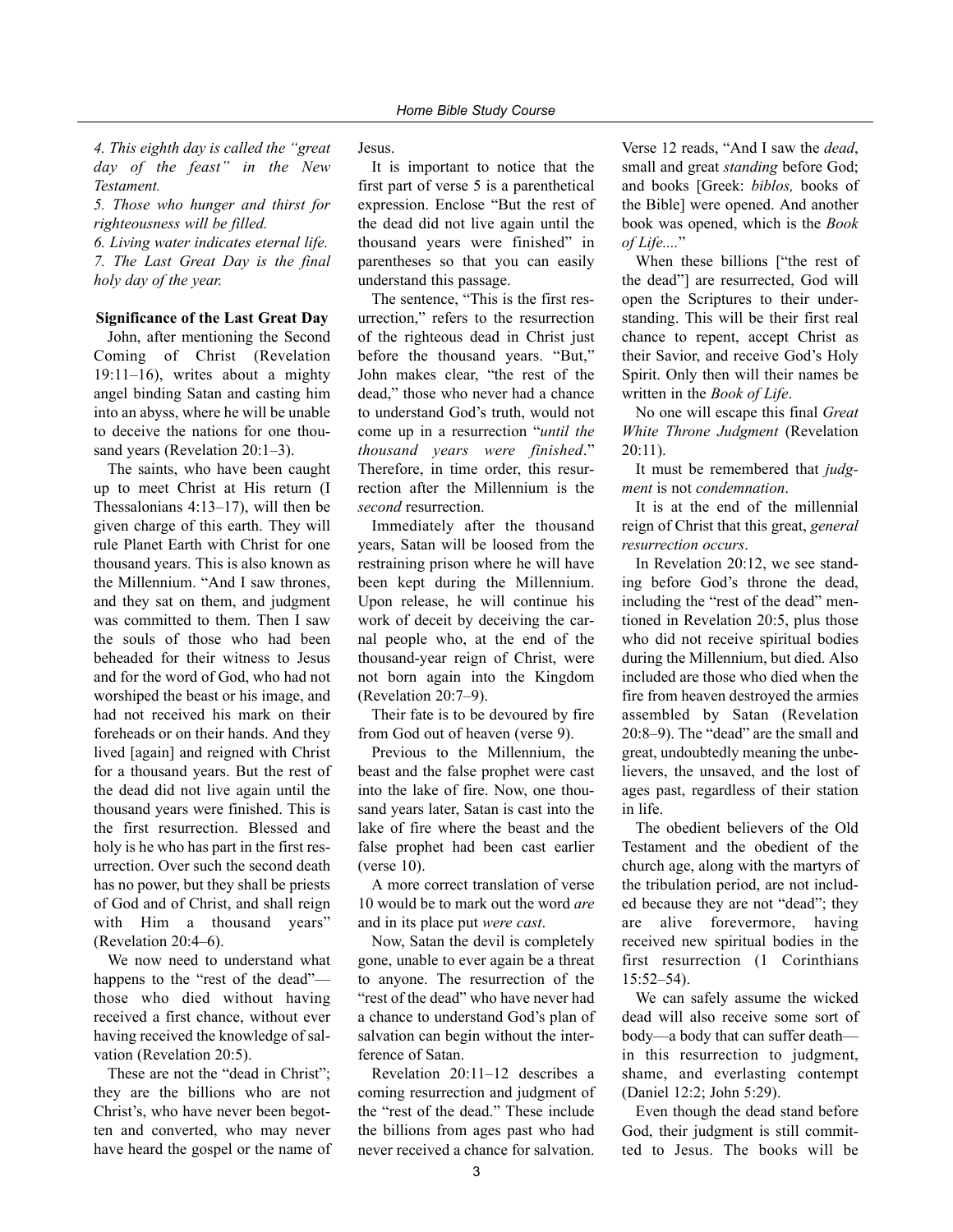opened and they will be judged by what is recorded in the written record of their works.

Their works may include rejection of Christ and following of Satan, but all their works will be included in the records. When believers confess and repent of their sins, their sins will be blotted out. Even the sins believers are unaware of are cleansed, being forgiven (1 John 1:7,10; 2:1). However, this is not true of those whose sins have not been forgiven. Even the secret sins they thought no one knew about will be there on the books (Luke 8:17). Their sentence will be eternal death in the lake of fire.

In reading Revelation 20:13–15 again, we see emphasized that no one will be left out of the process of God's judgment, even those who died in the sea along with death and "hell" (a grave or hole in the ground).

"And whosoever was not found written in the book of life was cast into the lake of fire" (Revelation 20:15).

In contrast to the overcomers who will share the blessings of eternal life, a list is given of those who will have their part in the lake of fire, which is "the second death."

First mentioned are the "fearful," the cowardly, those who timidly are lacking faith. This includes those who allow themselves to be frightened by society into conforming to the world, not trusting in Christ. They are more concerned with personal safety than loyalty to Christ (Mark 8:35–36; 1 Thessalonians 2:4; 2 Timothy 2:12–13).

Second are the "unbelieving" who treat the gospel and the promises as something lacking credibility. This speaks of those who have never believed, those who rejected the gospel, and those who, like the dog that returns to its own vomit, have fallen back into the practice of the lusts of the flesh. Those who do such things, making such things a part of their lifestyle, cannot inherit the Kingdom of God (Galatians 5:19–21).

Third are the "abominable," those who are detestable to God and arouse His wrath. To profess a faith in God and continue to practice evil or anything idolatrous is an abomination in the sight of God.

Fourth are "murderers" who have deliberately, willfully taken human life.

Fifth are "whoremongers," including those who practice any kind of sexual impurity or sexual immorality.

Sixth are "sorcerers" who use poisons, drugs, and magic potions.

Seventh are "idolaters" who put something else in the place of God.

Eighth are "all liars," especially including all false prophets, false apostles, and false teachers (2 Peter  $2:1$ ).

These eight classes of people mentioned here will not enter the Kingdom of God; they will suffer the "second death" (Revelation 21:8).

Many claim that a person can be immoral, adulterous, homosexual, or practice any of the lusts of the flesh and still be a true child of God. They suppose a loving God would not send anyone to eternal death. They refuse to believe the clear scriptures (1 Corinthians 6:9,10; Galatians 5:19- 21; Ephesians 5:5–7).

#### **Review**

*1. Satan will be bound, unable to deceive the nations during the Millennium.*

*2. The saints with Christ will rule during the Millennium.*

*3. All the rest of the dead do not live till after the Millennium.*

*4. The second resurrection occurs after the Millennium.*

*5. Satan is cast into the lake of fire after the Millennium.*

*6. The rest of the dead will have their minds opened to understand the Scriptures.*

*7. The rest of the dead will be judged by the books of the Bible.*

*8. No one will be left out of God's process of judgment.*

*9. Those whose names are not written*

*in the book of life will be cast into the lake of fire.*

*10. The fearful, unbelieving, abominable, murderers, whoremongers, sorcerers, idolaters, and all liars, shall be cast into the lake of fire. 11. Those who repent will be forgiven and their names will be written in the book of life.*

#### **White Throne Judgment**

After describing the final rebellion and punishment of Satan, John tells us that he saw a "great white throne." Standing before the throne was a great multitude of resurrected dead made up of those who never participated in God's plan or understood the message of Jesus. Many millions of infants have unknowingly awaited this second resurrection from their graves.

The Scriptures tell us that we must have knowledge of Christ to be saved. Those who have never had the knowledge of Christ and an understanding of salvation have not had a first chance.

God desires that all men be saved (John 3:16). Therefore, we see that out of judgment comes salvation, and that over a process of time (Matthew 25:31–32). Satan will not be around at this time to deceive.

Jesus tells us that Tyre, Sidon, and Sodom also had not received the witness of the gospel (Matthew 11:21–27). But a time of judgment was coming when they would be given the opportunity to understand what He had been preaching to Chorazin, Bethsaida, and Capernaum.

Besides these people mentioned, the people of Nineveh and the Queen of the South, Sheba, would hear His good news message (Matthew 12:41–42).

The people of Palestine together with the people and nations of all past ages will come up in a resurrection to mortal life and will be given their first opportunity to understand the gospel (Ezekiel 37:1–10).

These resurrected billions will be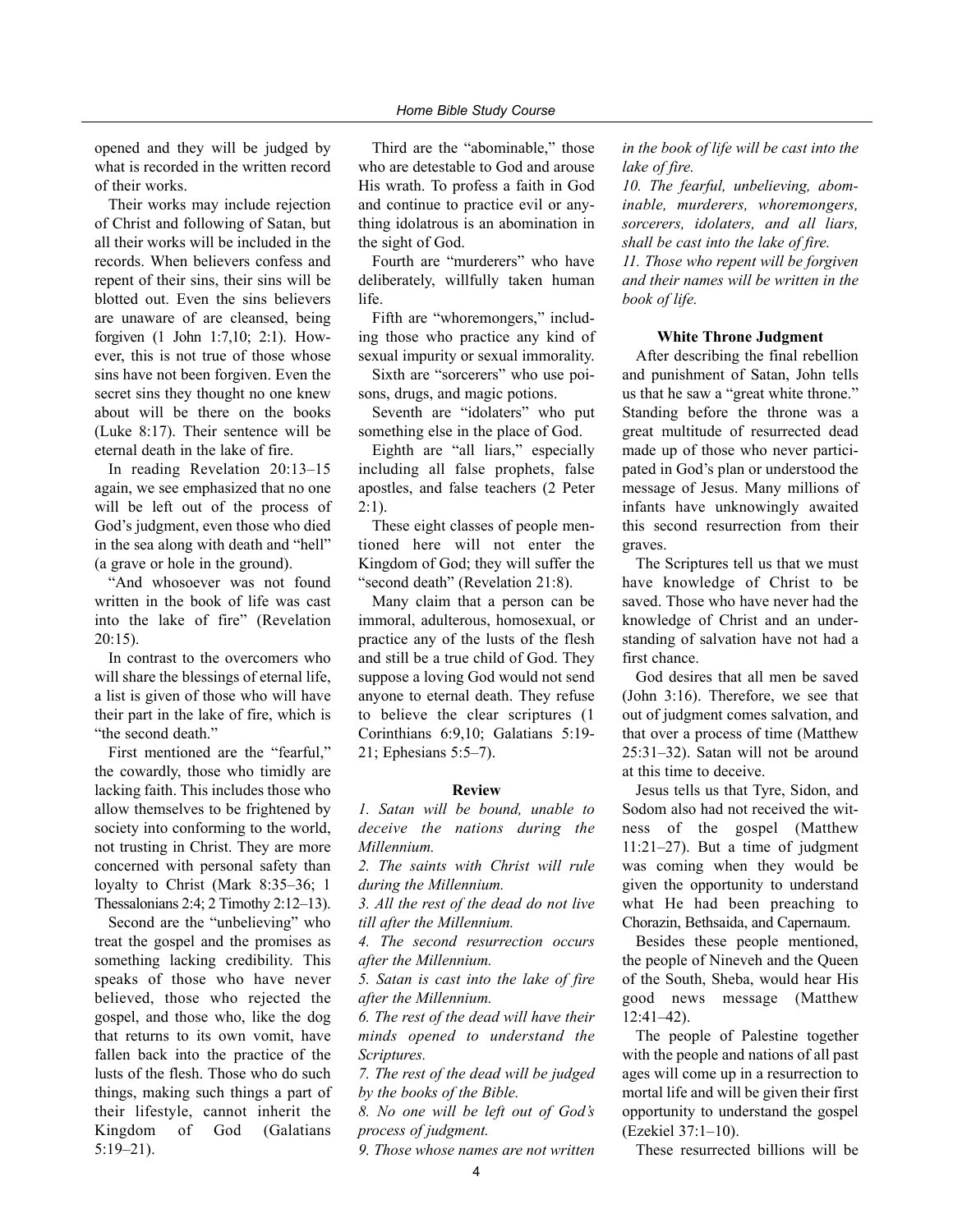raised in human bodies that breathe air and are made of flesh and bone (Ezekiel 37:5–9).

These resurrected people are promised that they will know the Lord and that He is the one that will put His Spirit within them. He will also put them in their own land and they shall know it is the Lord God who did this for them (Ezekiel 37:13–14). This is the same outpouring of the Spirit that Jesus spoke about on the Last Great Day of the feast (John 7:37–39).

The apostle Paul explained to the Ephesians that until they were called to salvation they were without hope of eternal life. But once they received the Holy Spirit the door to the understanding of the Scriptures was opened to them. The Holy Spirit is the "key" that opens the door to understanding (Ephesians 2:11–12; 3:4–6).

This great multitude sinned because of ignorance of God's Word, and He is willing to forgive. However, once spiritual understanding is received, all people are then held accountable and must repent for sinning against God (Acts 17:30).

Finally, these billions will, after receiving God's Spirit, be able to understand God's truth during this last great judgment period and successfully participate in God's marvelous plan.

In a prophetic vision, Daniel saw books that were opened. These books are the books of the Bible. This Greek word *biblia* is used in Daniel 7:10 (LXX) and Revelation 20:12. This is the exact word from which we derive our English word "Bible."

Therefore, the "books" that are opened are the books of the Bible. The Bible is going to be opened to the understanding of these billions of people who have never heard the name of Christ or the message of salvation.

We therefore know assuredly that God planned even before the foundation of the world for all people to have an opportunity for salvation regardless of their personal circumstances or position in life (John 3:16; 1 Timothy 2:4; 2 Peter 3:9).

Jesus said, "So the last will be first, and the first last. For many are called, but few chosen" (Matthew 20:16). The people who were born to physical life first, even those before Christ's First Coming, will be called last in the last great judgment.

We who were born later, after the death and resurrection of Christ, are being given our opportunity as God's *firstfruits* (James 1:18). Even people during the Millennium will be called to have a part in God's plan before the vast majority of unsaved mankind who must yet be resurrected from their graves.

#### **Review**

*1. John saw a great white throne before which a great multitude stood. 2. Tyre, Sidon, and Sodom will be a part of this multitude.*

*3. These billions of people that make up the multitude will be given physical bodies.*

*4. After receiving God's Spirit, the multitude will be able to understand God's truth.*

*5. The multitude will be able to accept or reject God's plan of salvation.*

*6. The books of the Bible will be opened to them and they will understand.*

*7. The people who were born first to physical life will be called last.*

*8. The people who were born to physical life last will be called first.*

*9. Those who are in God's church today are the firstfruits and are being judged now.*

#### **Jesus and the Saints Judge**

The Scriptures make it clear that Jesus Christ will be the Chief Judge in the last great judgment (Revelation 20:11; Daniel 7:9; compared with Psalms 9:7), and the saints will judge with Him (1 Corinthians 6:2).

Peter confirms that Jesus is the Judge of both the living and the dead (Acts 10:40–42). Jesus Himself confirmed this fact (John 5:22).

Daniel saw God judging millions of people as they stood before Him (Daniel 7:10).

The first principle of judgment is God's wrath against the stored up unrepented of and unforgiven sin. The second principle of judgment is "according to deeds." Eternal life is not obtained by being patient in well doing, but by faith. Salvation then is by faith and judgment is according to works.

Many find it difficult to reconcile a judgment according to works with justification by faith. But as human society provides punishment for the evildoer and rewards for the one who does good, so it is in God's society. Grace through faith alone saves, but there is a reward in proportion to work. Actually, no man can "work good" in the absolute sense. Jesus asked, "Why do you call Me good?" and explained, "No one is good but One, that is, God" (Luke 18:19).

A third principle is to understand that "there is no partiality with God." God shows no partiality, human preferences, or favoritism (Revelation 20:12; Daniel 7:10 in the light of Romans 2:6–11; Ecclesiastes 12:13–14; see also 2 Corinthians 5:10).

So, these people are judged by the Word of God, the Bible, in accordance with what they will do after they are resurrected to material, mortal life.

This is the same sort of judgment period the called-out ones, the *ecclesia*, experience today (1 Peter 4:17–18).

After these resurrected ones receive God's Spirit they will be considered a part of God's household (Romans 8:14).

The resurrection of these people occurs after the Millennium is over. This is called the second resurrection. Their names will be written in the Book of Life (Revelation 20:12), and they will be given the Holy Spirit, the seal of God, in their minds. They must act upon the understanding God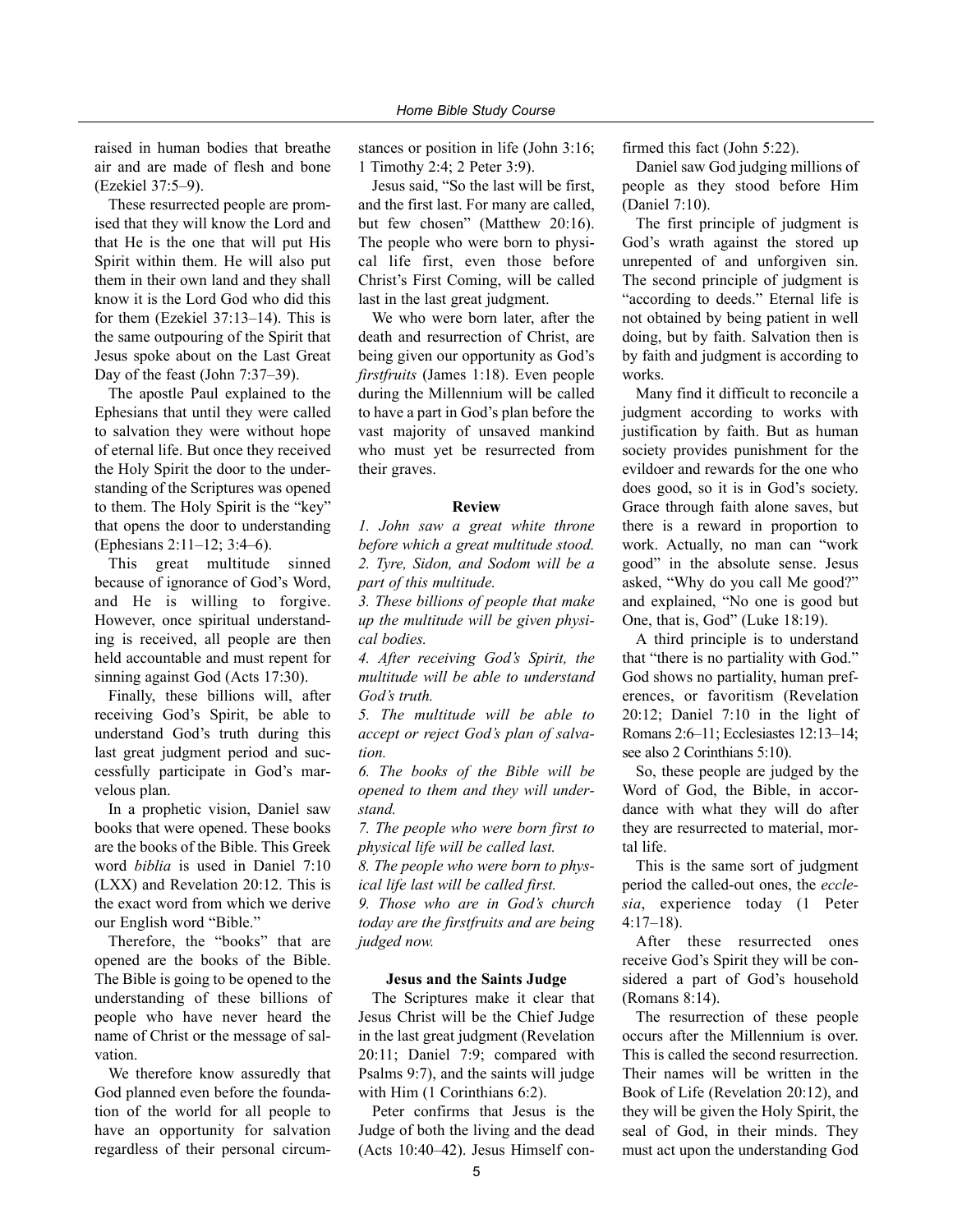has given them and choose to follow in the footsteps of Christ, walking in righteousness, or the way of evil, which is the breaking of God's law.

Those who refuse to live God's way will perish in the lake of fire. God has no pleasure in the death of the wicked (Ezekiel 18:31–32).

#### **Review**

*1. Jesus Christ will be the Chief Judge in the last great judgment. 2. Jesus is the Judge of the living and the dead.*

*3. God's wrath is against unrepented sin and unforgiven sin.*

*4. Judgment is according to deeds.*

*5. Eternal life is obtained by faith in Christ Jesus.*

*6. Judgment is according to works.*

*7. There is no respect of persons with God.*

*8. Those who refuse to live God's way will perish in the lake of fire.*

*9. God has no pleasure in the death of the wicked, but would have them come to repentance.*

#### **Final Judgment**

Isaiah envisioned for us the final days of the judging of the resurrected billions of people at the end of the Millennium

During much of the world's past history, half of the babies born died within the first year after birth. But, during the judgment period after the Millennium, no babies will die and old people will not die prematurely.

The question comes to mind, How long will they live while being judged?

Only one passage in the prophets reveals the answer: Isaiah 65:17–25. We would expect that period to be like the one thousand years because it is under the government of God, administered by Christ. But this millennial-like prophecy is an immediate prelude to the creation of "new heavens and a new earth" (verse 17).

Verse 20 tells us: "No more shall an infant from there live but a few days, Nor an old man who has not fulfilled

his days; For the child shall die one hundred years old, But the sinner being one hundred years old shall be accursed."

From this scripture we come to understand that though many infants will begin life anew at that time, there will be no more infants born from that time on. Apparently, there will be marriage unions, families, and love, but no more human reproduction. The aged will begin life anew at that time, but they, too, will fulfill their new span of life.

There will be two classes at the conclusion. The "child" and the "sinner." The last part of verse 20 says, "But the sinner being one hundred years old shall be accursed." They shall be burned up as this old earth melts with "fervent heat" (2 Peter 3:10). They shall be ashes under the soles of the feet of the righteous (Malachi 4:3).

But who are those spoken of in the expression "the child shall die one hundred years old"? The "child" is in contrast to the "sinner."

Notice what Jesus said: "Assuredly, I say to you, whoever does not receive the kingdom of God as a little child will by no means enter it" (Luke 18:17).

The prophecy in Isaiah refers to those who become "as a little child," expressing childlike humility. The "child" is one who is righteous.

How, then do we understand the expression "the child shall die"?

Those who are righteous will no longer have to live in the flesh. They will be given immortality, becoming spirit beings, the eternal sons of God, just as the righteous who are alive when Christ returns at His Second Coming: "Behold, I tell you a mystery: We shall not all sleep, but we shall all be changed—in a moment, in the twinkling of an eye, at the last trumpet. For the trumpet will sound, and the dead will be raised incorruptible, and we shall be changed (1 Corinthians 15:51–52).

We must understand that at the

return of Christ the living righteous will not sleep in death, yet they shall die! It is "appointed for men to die once, but after this the judgment" (Hebrews 9:27). We shall be changed in a *moment!*

The change from mortal to immortal is a death of the cells of the natural body, but it will happen "in a moment," as Paul explained, so one will not even be aware of a loss of consciousness!

We see described in Isaiah 65:20 this kind of momentary death, when one is changed to immortality. This is not the second death, which the sinner who is accursed suffers. So the second resurrection will take place and be finished in one hundred years!

For someone to die at one hundred years of age will be like a baby dying today. Habitual sinners will still be present, but by the time they reach a century in age they will be declared "cursed" (Isaiah 65:20).

These resurrected multitudes are counted among God's elect, are made participants in His plan, and are given candidacy for the Kingdom of God. They will be given one hundred years to show, by their works, their willingness to submit to God's will.

God will be patient, but by the time they reach the age of one hundred they will be declared "cursed." This means death. "Those He declares 'cursed' will be cut off" (Psalms 37:22). And Death and Hades will be cast into the lake of fire. This is the second death (Revelation 20:14).

#### **Review**

*1. The resurrected billions will have one hundred years of judgment while living a physical life.*

*2. They must show by their works their willingness to follow Christ.*

*3. By the time they reach one hundred years old they will be declared cursed if they have refused to repent and accept God's provisions for salvation. 4. Those declared cursed will be cut off.*

*5. Death and Hades will be cast into*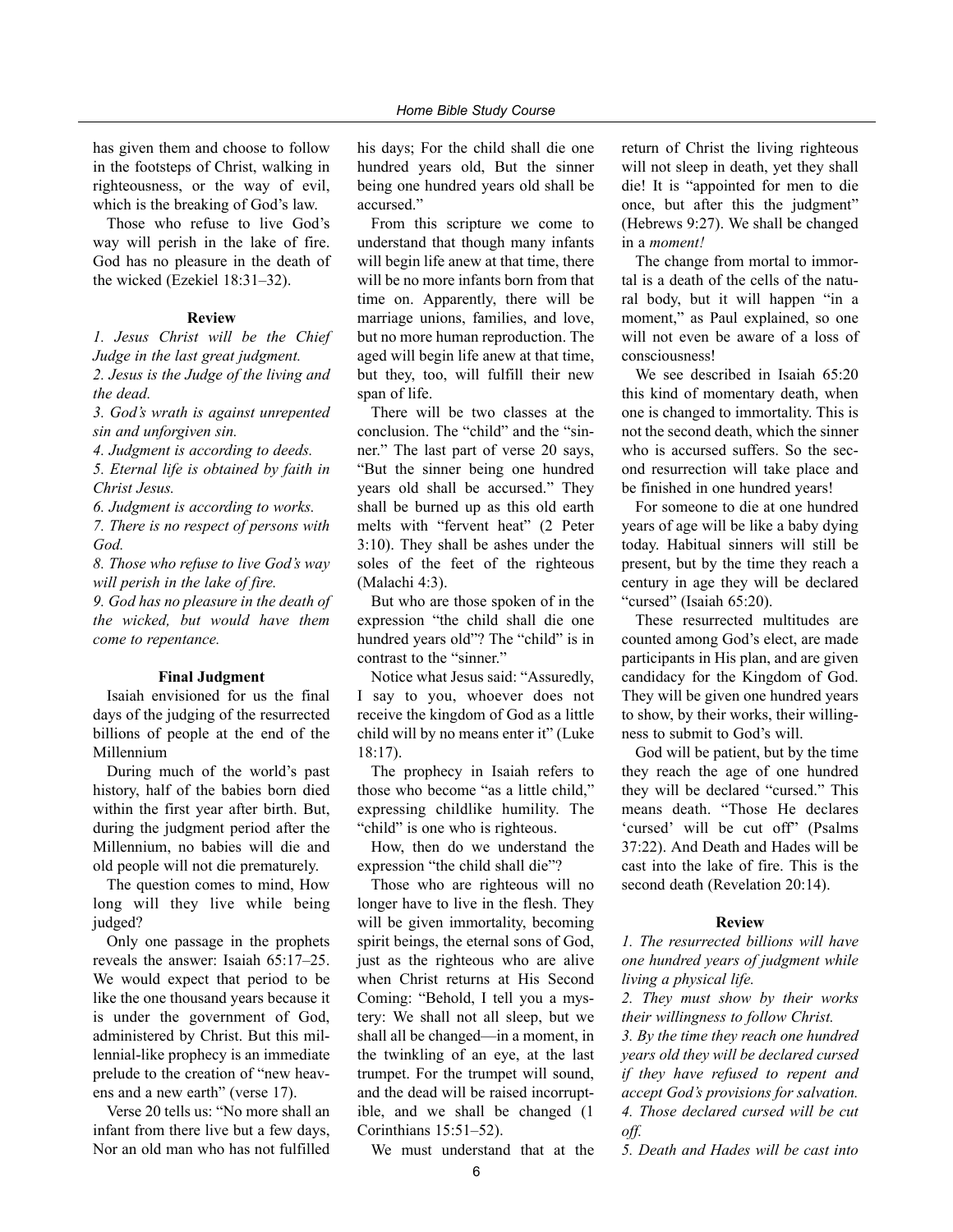*the lake of fire. This is the second death.*

*6. Each person who becomes as a little child, childlike in humility, will be changed into an immortal spiritual being, a son of God.*

#### **Earth Baptized in Fire**

Only those who receive eternal life and new spiritual bodies will escape the coming conflagration by fire of the heavens and earth, (Malachi 4:1–3; 2 Peter 3:10,12; Revelation 20:14–15).

The apostle Peter, in his second epistle, reminded his readers to pay attention to the holy prophets and the commandments of all the apostles of the Lord our Savior, warning also of the scoffers that would come.

He compared the covering of the earth by water in which all humanity perished, except for Noah and his family, to the final world-consuming lake of fire (2 Peter 3:1–12).

By God's command, the ungodly perished, and only the righteous were saved alive (Genesis 6:12–13,17–18).

In Peter's message, "beloved" (dearly loved) appears six times. He warned believers not to forget "*this one thing*," that God is very long-suffering. Quoting from Psalms 90:4, he showed how a thousand years to the Eternal God is not a very long time; therefore, we must remain patient (2 Peter 3:9).

Peter is dealing here with the final scene of the "Day of the Lord," when the heavens shall pass away and the earth be burned up. "Elements" is *stoicheia* (basic parts, components.) Although the atomic structure of chemical elements was not understood in Peter's day, his language may be understood in the light of these elements of which all matter is constituted. The picture portrayed is one of total destruction of the heavens and earth.

John the Baptist also spoke of a baptism of fire, meaning that just as the world before Noah was "baptized," being submerged in water, so

also the heavens and earth would be cleansed by fire (Matthew 3:11–12).

Thus John warned the people of his day of what would happen to those who reject Jesus Christ, the Passover Lamb.

With this final baptism of the earth in a lake of fire, its defilement by sinful mankind for thousands of years will be cleansed, purged, and changed (Psalms 102:25–28; Isaiah 51:6; Hebrews 1:10–12).

#### **Review**

*1. Only those who receive eternal life and spiritual bodies will escape the coming conflagration by fire.*

*2. Peter compared the flood of Noah's time to the final world-consuming lake of fire.*

*3. Remember this one thing, that God is very longsuffering, "patient." 4. A day to the Eternal God is like a thousand years to us.*

*5. Just as the earth was cleansed by water, so it shall in the end be cleansed by fire.*

#### **New Heaven and Earth**

Now that all God's children are born into His spiritual family, the former troubles will be hidden from God's eyes, because He will create new heavens and a new earth. All the former things will be erased from memory, meaning they will never come to mind (Isaiah 65:17–19).

Because of the purifying of the earth by immersion in the lake of fire, as a type of baptism, the cycle of creation is complete. New heavens and a new earth will appear.

After the Millennium and the Great White Throne Judgment, John sees in vision a new heaven and earth, the first heaven and earth having disappeared (Revelation 21:1,5 compared with 2 Peter 3:13).

Jesus also said the present heaven and earth will pass away (Mark 13:31). This will be a completely different earth, not even the oceans remaining.

John continues on to say he saw the

New Jerusalem, the Holy City descending to earth. This city, according to the apostle Paul, exists in heaven now (Galatians 4:26). It is the city Abraham and all God's people look for, and God Himself is its Architect and Builder (Philippians 3:20; Hebrews 11:10,13,16). It is a prepared place for a prepared people.

New Jerusalem will come down out of heaven to earth and will be the capital of the universe (Revelation 21:2; Isaiah 52:1).

Before the cleansing of the earth in a fiery baptism, God the Father would not come to earth because it was polluted by the sins of mankind. Once it is purified He will come to tabernacle (dwell) with His children (Revelation 21:3).

The New Heaven and New Earth will become the Headquarters of God, and God will be with His people forever (compare Leviticus 26:11–12; Jeremiah 31:33; Ezekiel 37:27; Zechariah 14:9; Hebrews 8:2; 9:11).

Those who obey the commandments of God and love God, neighbors, and Jesus who has saved them, have the right to enter the city, the New Jerusalem, freely entering through it's gates (Revelation 22:14; John 14:15,21; 15:9–14; 1 John 2:3–4; 3:22–24; 5:2–3). The city is immense in size, approximately fifteen hundred miles in breadth, width, and height, depending on whether using the English furlong of 220 yards or Greek furlong of 607 feet.

There will be rivers of living waters available in the New Heavens and New Earth (Revelation 22:1–2).

This time is pictured by the Last Great Day of the fall festival, the final day in God's plan for man's ultimate spiritual re-creation. Luke, writing in the book of Acts, describes this as the "times of restoration of all things" (Acts 3:21). All reborn Christians will receive spiritual refreshment from God at this time (Acts 3:19).

#### **Review**

*1. Once all of God's children are born*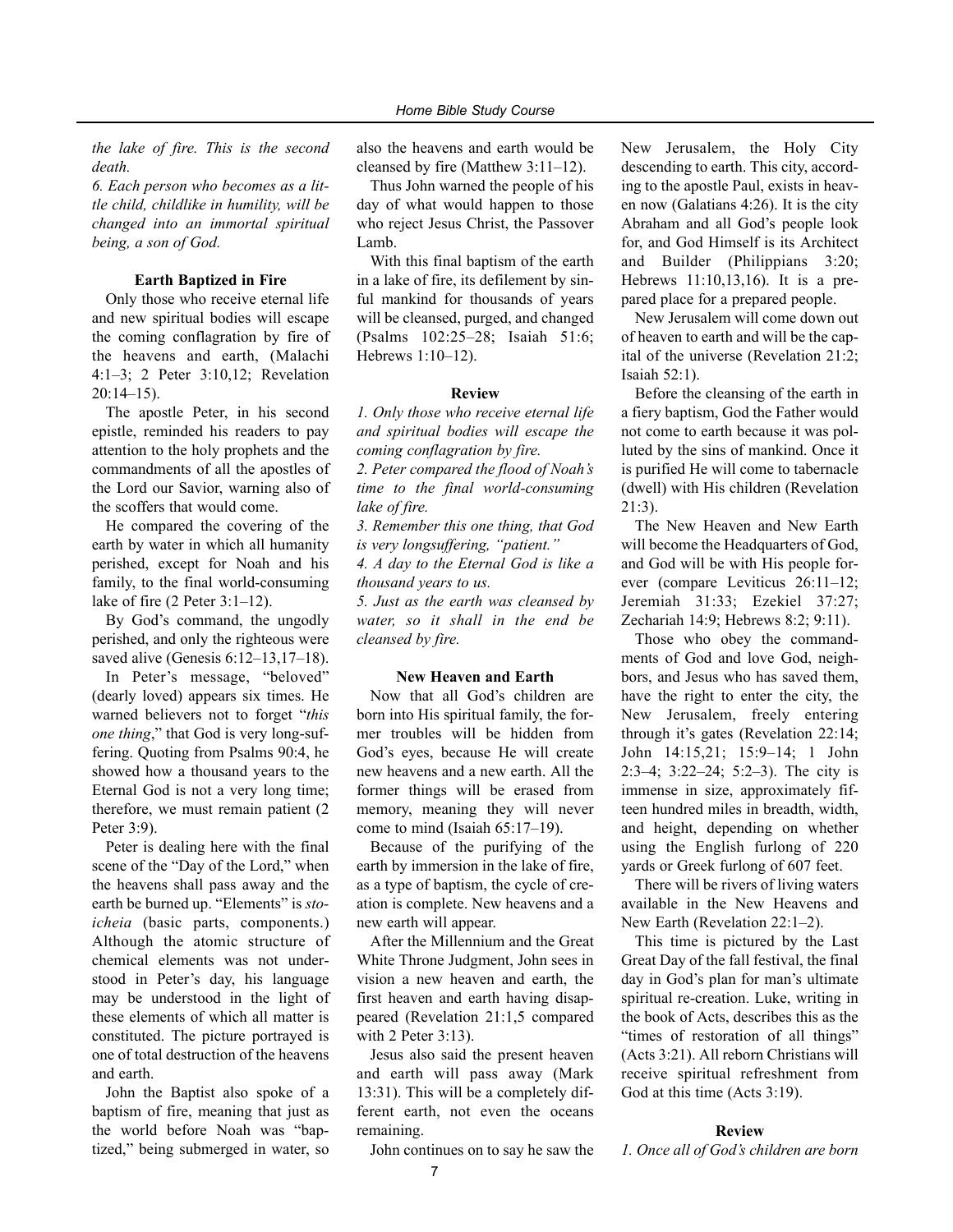*into His spiritual family, the former things will not come to mind.*

*2. New heavens and a new earth will appear; not even the oceans remain. 3. New Jerusalem will come down out of heaven to earth.*

*4. Once the earth is purified by fire, God the Father will come and tabernacle (dwell) with us.*

*5. There will be rivers of living waters available in the New Heaven and New Earth.*

*6. The Last Great Day pictures the final day in God's plan for man's ultimate spiritual recreation.*

*7. Luke describes this time as the restoration of all things.*

#### **Judgment Revisited**

According to God's plan, He has divided *judgment* into three great periods of time.

The *first* great period of judgment has its start at the creation of man and continues until Christ's Second Coming. During this period, God has chosen not to call the majority of people, but only a minority, the *elect* (Romans 8:28).

The *elected ones* have had their minds opened to understand God's plan, "the truth," and have been given God's Holy Spirit through Christ.

This elect group composes the *Church* or *House of God* spoken of by Peter, and their judgment period is now. "For the time has come for judgment to begin at the house of God" (1 Peter 4:17). The elect have not been called now because of any righteousness or goodness on their part, but by virtue of God's mercy (Romans 9:15–16). Great responsibility has been placed upon the elect of God because "everyone to whom much is given, from him much will be required" (Luke 12:48).

With the calling to salvation comes great responsibility—the responsibility of seeing to the preaching of the gospel to the world as a witness (Matthew 24:14; 28:19–20) and of yielding to God in preparing ourselves for even more responsible positions in God's millennial Kingdom (Revelation 5:10).

All those whom God has called, from Adam's time to the present, who accepted the responsibility of supporting the work of God and doing His work faithfully will qualify for God's Kingdom and will come up in the first resurrection at Christ's return. Therefore, the end of this first judgment period takes place at the first resurrection (Revelation 20:5–6).

The *second great judgment* period takes place during the Millennium, the time when the human beings who live on into the new age (from the present age) and those subsequently born as their offspring shall have their opportunity for salvation.

During this thousand years Christ and the saints shall reestablish God's government on earth (Mica 4:1–4), society being reconstructed to conform to God's holy laws. God will pour out His Spirit upon all humanity during this time; their minds will be opened to the gospel, and they will receive their chance for salvation.

The *third judgment* period takes place at the end of the Millennium and is called the *Great White Throne Judgment*. This judgment period is the largest in number because it includes the innumerable multitudes of all humanity who have lived and died in ignorance of God's way.

This spectacular event exemplifies the time when all who have ever lived and died without having had a chance for salvation, having never heard about Jesus Christ and God's plan or never having had their eyes opened to truly understand the gospel, will be resurrected from the dead to physical life (Revelation 20:11). At this time their minds will be opened to a full understanding of God's laws, His truth, and the gospel of Christ Jesus

(Ezekiel 37:12–14).

There will be those who will adamantly refuse God's mercy, rejecting His truth and Jesus Christ, not repenting of their sins. These individuals commit the unpardonable sin and will be cast into the lake of fire (Revelation 20:14).

We witness God's great fairness and love for all of mankind through these three judgment periods. His plan of salvation gives ample opportunity for all people to live a full physical life under His laws, and then to qualify to enter His Kingdom, gaining eternal life as full members of His divine family.

#### **Review**

*1. The elect are made up of those God calls, from the time of Adam until Christ returns.*

*2. The elect experience judgment from the time they are called.*

*3. These elect make up the House of God, the Church.*

*4. The elect of God were not called because of their righteousness, but because of God's mercy.*

*5. With the calling to salvation comes much responsibility.*

*6. Unto whom much is given, much will be expected.*

*7. The end of this first judgment period comes at the first resurrection.*

*8. The second great judgment period takes place during the Millennium.*

*9. God will pour out of His Spirit upon all humanity during the Millennium and they will receive their opportunity for salvation.*

*10. The third great judgment period takes place at the end of the Millennium and is called the Great White Throne Judgment.*

*11. All who have ever lived without ever receiving a chance for salvation will have their opportunity for salvation at this time.*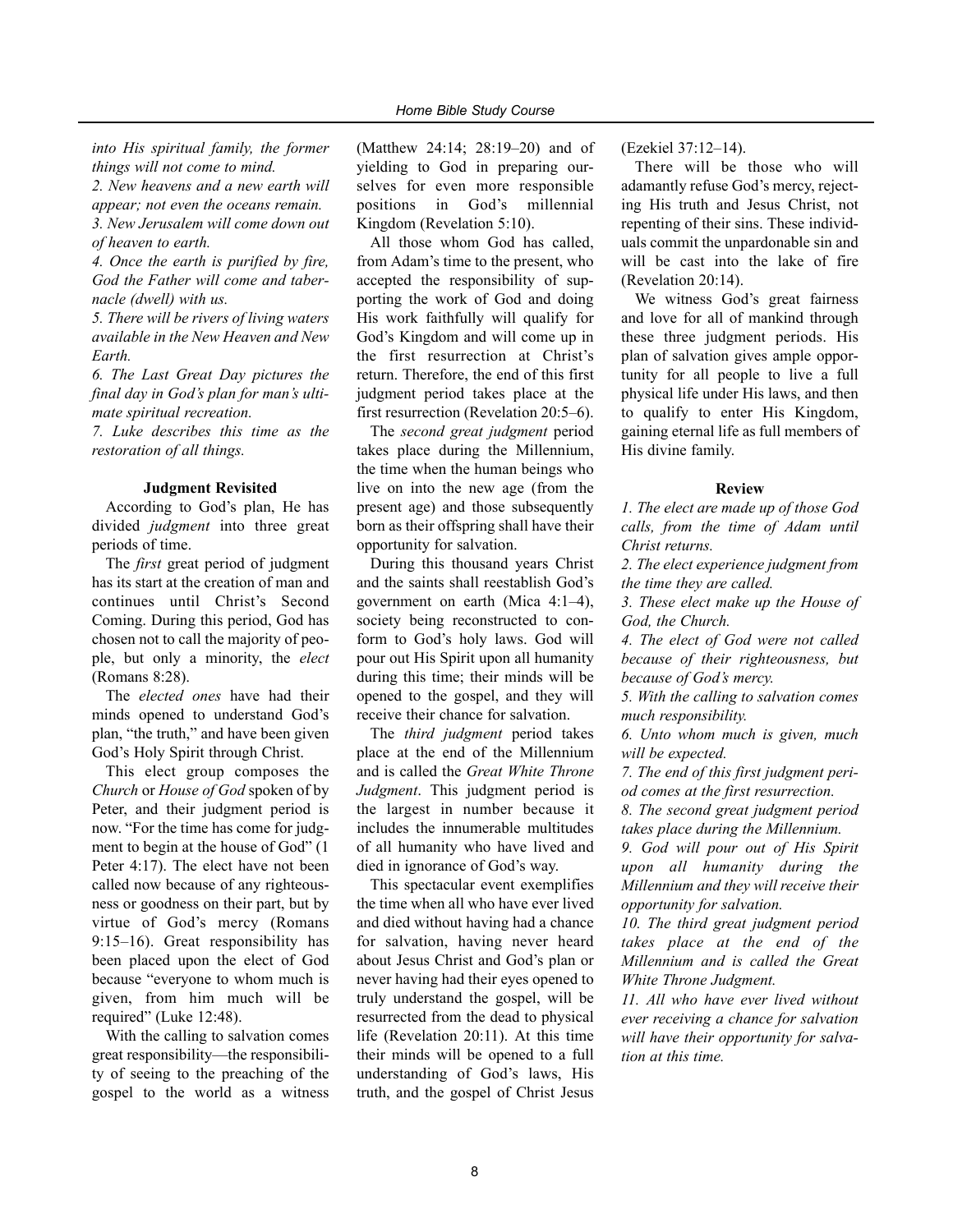**15**

**Understanding the Last Great Day**



**Write your answers on a separate sheet of paper. Check** *your* **answers with the answers found at the end of the test. This is the** *last lesson* **of the series, but we will continue offering free booklets and articles as well as taped messages on various biblical subjects—so watch for monthly offers by making sure your name remains on our mailing list.** 

**The Church of God International**

# $H$ **Study Course**

### *True or False Questions*

1. Jesus never said happiness comes by obeying Him.

2. We must follow Jesus example unless we see a better way.

3. The Feast of Tabernacles is over after seven days.

4. The eighth day is called "that great day of the feast."

5. The Last Great Day is not a solemn day at all.

6. If you hunger and thirst for righteousness you will never be filled.

7. The expression "living water" indicates eternal life. 8. The final holy day of the year is the Last Great Day.

9. During the Millennium, Satan will wreak havoc on earth.

10. During the Millennium, the saint will reign with Christ.

11. The rest of the dead will never be heard from again.

12. The second resurrection occurs during the Millennium.

13. Satan is cast into the lake of fire after the Millennium.

14. The rest of the dead will have their minds opened to the Scriptures. 15. The dead will be judged by a secret book of God.

16. Only the wicked will be judged.

17. Those whose names are not written in the book of life will be just fine.

18. The repenters will have their name written in the book of life.

19. John assumed there would be a great multitude at the white throne.

20. God will never forgive anyone of the city of Sodom.

21. The people that make up the multitude will be given bodies like vapor.

22. Once they receive God's Spirit, the multitude will understand.

23. The multitude will be allowed to make a decision for or against salvation.

24. All the books of the Bible will be opened for just the righteous.

25. The people in God's church today are the firstfruits, and they are being judged.